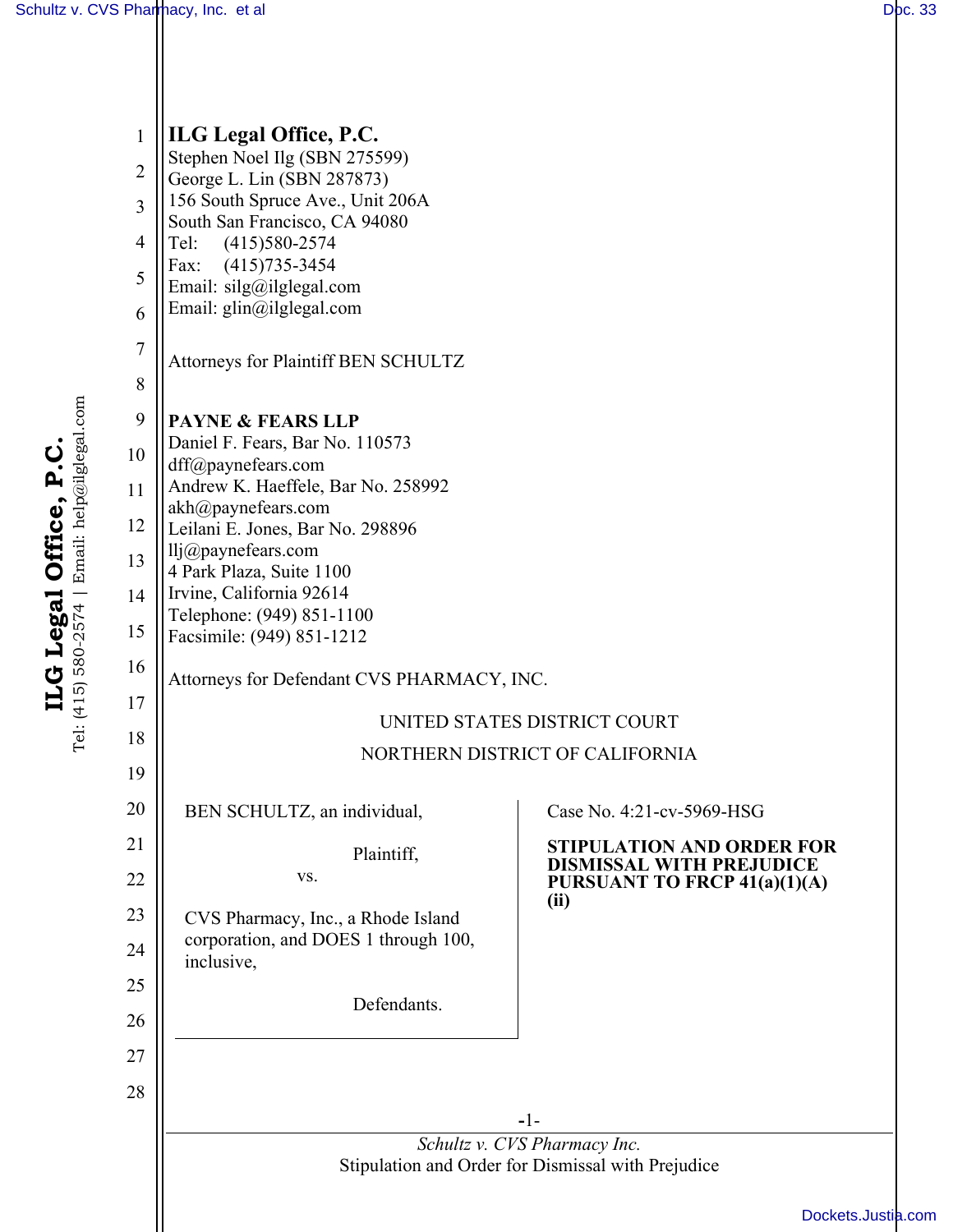| 1              | <b>STIPULATION</b>                                                                                   |                                                                                         |  |
|----------------|------------------------------------------------------------------------------------------------------|-----------------------------------------------------------------------------------------|--|
| $\overline{2}$ | Plaintiff Ben Schultz ("Plaintiff") and Defendant CVS Pharmacy, Inc. ("CVS" or                       |                                                                                         |  |
| $\overline{3}$ | "Defendant") (collectively "the Parties"), acting through counsel, and pursuant to Federal Rule      |                                                                                         |  |
| $\overline{4}$ | of Civil Procedure $41(a)(1)(A)(ii)$ , hereby stipulate, in consideration of a negotiated settlement |                                                                                         |  |
| 5              | executed by them, to the dismissal of this action with prejudice, including all claims stated        |                                                                                         |  |
| 6              | herein against all parties, with each party to bear its own attorneys' fees and costs.               |                                                                                         |  |
| 7              |                                                                                                      |                                                                                         |  |
| 8              |                                                                                                      |                                                                                         |  |
| 9              | Dated: May 9, 2022                                                                                   | Payne Fears LLP                                                                         |  |
| 10             |                                                                                                      | /s/ Leilani Jones<br>By                                                                 |  |
| 11             |                                                                                                      | Leilani L. Jones                                                                        |  |
| 12             |                                                                                                      | Attorneys for Defendant CVS Pharmacy, Inc.                                              |  |
| 13             |                                                                                                      |                                                                                         |  |
| 14             | Dated: May 9, 2022                                                                                   | ILG Legal Office, P.C.                                                                  |  |
| 15             |                                                                                                      | /s/ Stephen Noel Ilg<br>By                                                              |  |
| 16             |                                                                                                      | Stephen Noel Ilg                                                                        |  |
| 17             |                                                                                                      | George Lin<br><b>Attorneys for Plaintiff</b>                                            |  |
| 18             |                                                                                                      | <b>Ben Schultz</b>                                                                      |  |
| 19             |                                                                                                      |                                                                                         |  |
| 20             | <b>Attestation</b>                                                                                   |                                                                                         |  |
| 21             |                                                                                                      | Pursuant to Northern District L.R. 5-1(i)(3) regarding signatures, I hereby attest that |  |
| 22             |                                                                                                      |                                                                                         |  |
| 23             | concurrence in the filing of this document has been obtained from each of the other signatories. I   |                                                                                         |  |
| 24             | declare under penalty of perjury under the laws of the United States of America that the foregoing   |                                                                                         |  |
| 25             | is true and correct.                                                                                 |                                                                                         |  |
| 26             |                                                                                                      |                                                                                         |  |
| 27             |                                                                                                      |                                                                                         |  |
| 28             |                                                                                                      |                                                                                         |  |
|                |                                                                                                      | $-2-$                                                                                   |  |
|                | Schultz v. CVS Pharmacy Inc.<br>Stipulation and Order for Dismissal with Prejudice                   |                                                                                         |  |
|                |                                                                                                      |                                                                                         |  |
|                |                                                                                                      |                                                                                         |  |

ILG Legal Office, P.C.<br>Tel: (415) 580-2574 | Email: help@ilglegal.com Tel: (415) 580-2574 | Email: help@ilglegal.com **ILG Legal Office, P.C.**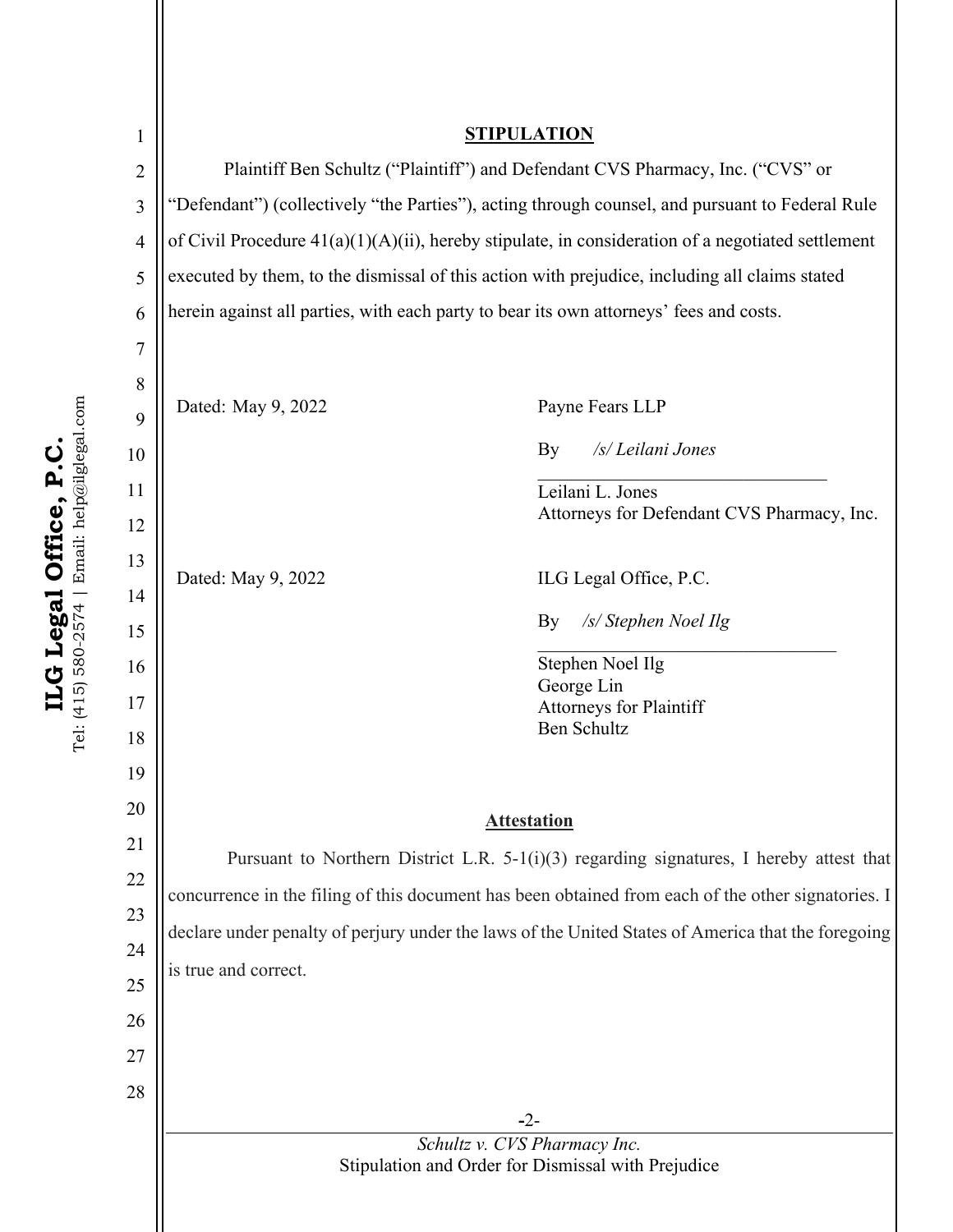**-**3- *Schultz v. CVS Pharmacy Inc.*  Stipulation and Order for Dismissal with Prejudice Dated: May 9, 2022 Payne Fears LLP By */s/ Leilani Jones* \_\_\_\_\_\_\_\_\_\_\_\_\_\_\_\_\_\_\_\_\_\_\_\_\_\_\_\_\_\_\_ Leilani L. Jones Attorneys for Defendant CVS Pharmacy, Inc.